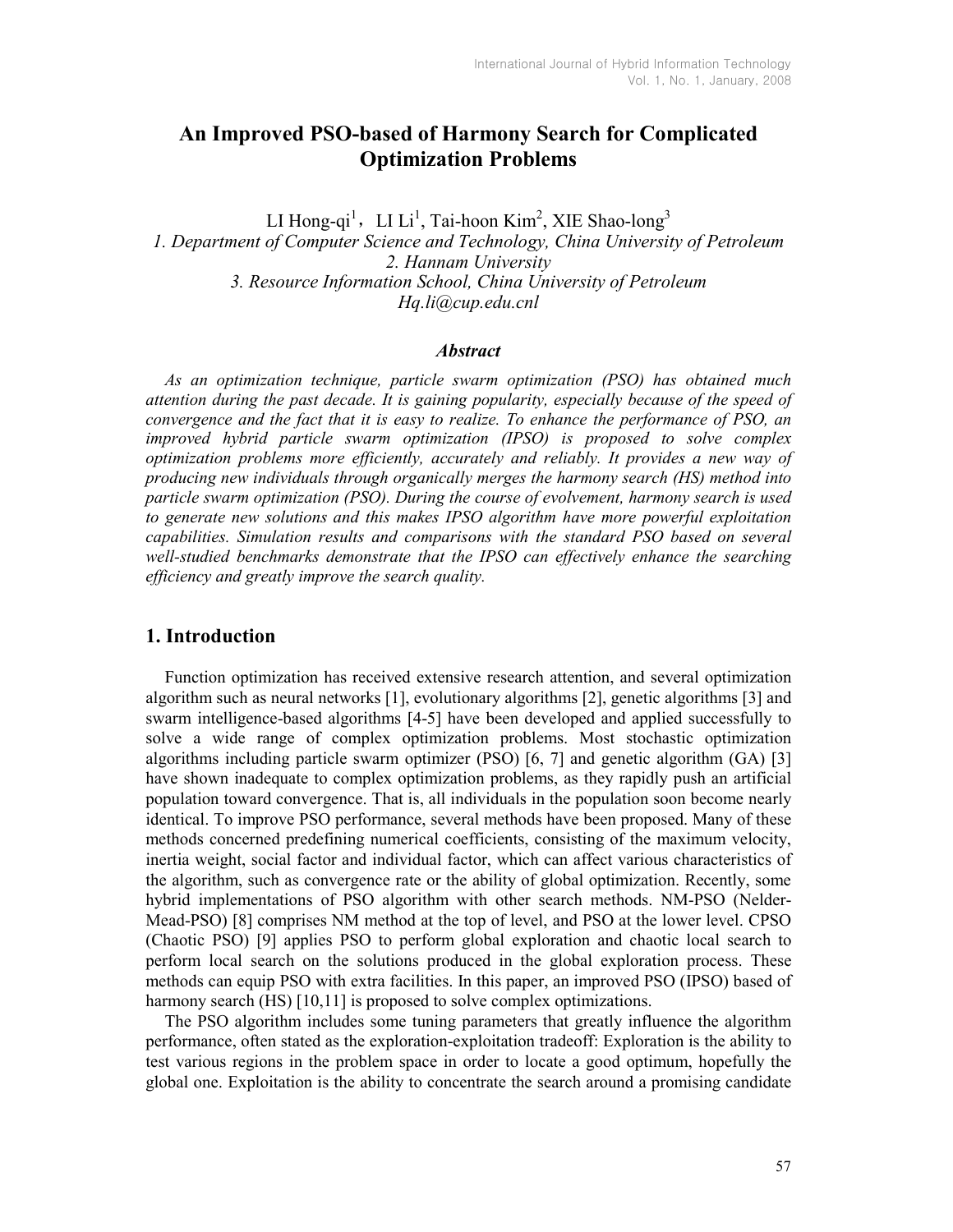solution in order to locate the optimum precisely. Facing complicated optimizations, it's difficult to explore every possible region of the search space. Recently, harmony search (HS) algorithm imitates the improvisation process of music players and had been very successful in a wide variety of optimization problems [12-15], presenting several advantages with respect to traditional optimization techniques such as the following  $[12]$ :(a) HS algorithm imposes fewer mathematical requirements and does not require initial value settings of the decision variables. (b) As the HS algorithm uses stochastic random searches, derivative information is also unnecessary. (c) The HS algorithm generates a new vector, after considering all of the existing vectors, whereas the genetic algorithm (GA) only considers the two parent vectors. These features increase the flexibility of the HS algorithm and produce better solutions. In this study, one of the ways of integrating the concepts of these two optimization algorithms for solving complex optimization problems is explored.

The rest of the paper is organized as follows. Section 2 describes the standard particle swarm optimization (SPSO) and harmony search algorithm. Section3 motivates and describes the improved particle swarm optimizer (IPSO) combined with harmony search (HS) in details and gives the pseudo code of it. Section 4 presents the benchmark optimization problems used for experiment comparison of the algorithms, and the experimental settings for each algorithm. Section 5 contains the concluding remarks and the future work.

### 2. Related works

### 2.1. Standard PSO

PSO is a population-based, co-operative search meta-heuristic introduced by Kennedy and Eberhart. The fundament for the development of PSO is hypothesis that a potential solution to an optimization problem is treated as a bird without quality and volume, which is called a particle, coexisting and evolving simultaneously based on knowledge sharing with neighboring particles. While flying through the problem search space, each particle modifies its velocity to find a better solution (position) by applying its own flying experience (i.e. memory having best position found in the earlier flights) and experience of neighboring particles (i.e. best-found solution of the population). Particles update their positions and velocities as shown below:

$$
v_{t+1}^i = \omega_t \cdot v_t^i + c_1 \cdot R_1 \cdot (p_t^i - x_t^i) + c_2 \cdot R_2 \cdot (p_t^s - x_t^i)
$$
  
\n
$$
x_{t+1}^i = x_t^i + v_{t+1}^i
$$
\n(1)

Where  $x_i$  represents the current position of particle *i* in solution space and subscript t indicates an iteration count;  $p_i$  is the best-found position of particle *i* up to iteration count t and represents the cognitive contribution to the search velocity  $v_t^i$ . Each component of  $v_t^i$  can be clamped to the range  $[-v_{max}, v_{max}]$  to control excessive roaming of particles outside the search space;  $p_i^s$  is the global best-found position among all particles in the swarm up to iteration count  $t$  and forms the social contribution to the velocity vector;  $r_1$  and  $r_2$  are random numbers uniformly distributed in the interval (0,1), where  $c_1$  and  $c_2$  are the cognitive and social scaling parameters, respectively;  $\omega_i$  is the particle inertia, which is reduced dynamically to decrease the search area in a gradual fashion [15]. The variable  $\omega_t$  is updated as

$$
\omega_{t} = (\omega_{max} - \omega_{min}) \cdot \frac{(t_{max} - t)}{t_{max}} + \omega_{min}
$$
\n(3)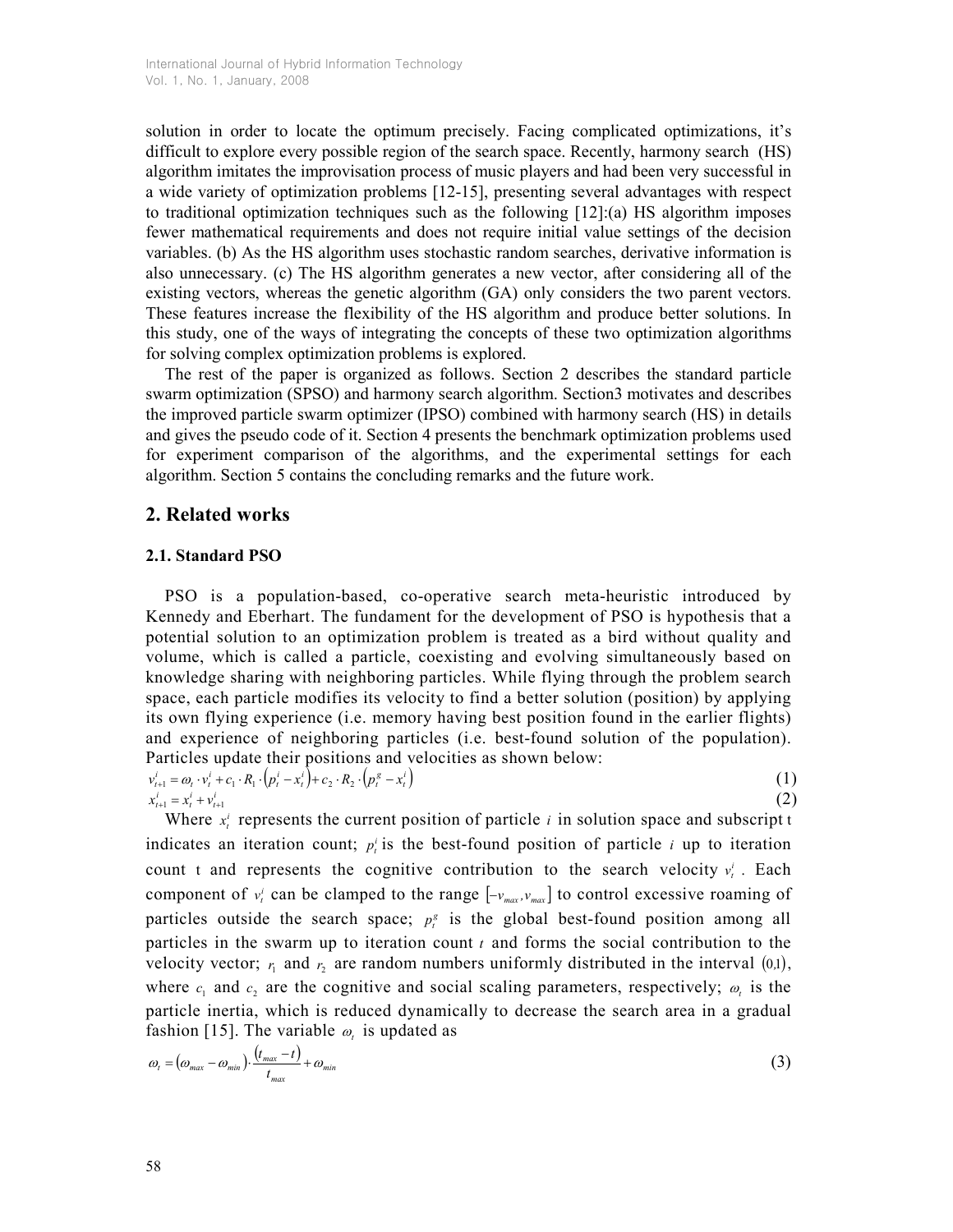Where  $\omega_{max}$  and  $\omega_{min}$  denote the maximum and minimum of  $\omega_t$  respectively;  $t_{max}$  is a given number of maximum iterations. Particle  $i$  flies toward a new position according to Eq. (1) and (2). In this way, all particles of the swarm find their new positions and apply these new positions to update their individual best  $p_t^i$  points and global best  $p_t^s$ of the swarm. This process is repeated until termination conditions are met.

#### 2.2. Harmony search

Harmony search (HS) algorithm is based on natural musical performance processes that occur when a musician searches for a better state of harmony, such as during jazz improvisation. The engineers seek for a global solution as determined by an objective function, just like the musicians seek to find musically pleasing harmony as determined by an aesthetic [16]. In music improvisation, each player sounds any pitch within the possible range, together making one harmony vector. If all the pitches make a good solution, that experience is stored in each variable's memory, and the possibility to make a good solution is also increased next time. HS algorithm includes a number of optimization operators, such as the harmony memory (HM), the harmony memory size (HMS, number of solution vectors in harmony memory), the harmony memory considering rate (HMCR), and the pitch adjusting rate (PAR). In the HS algorithm, the harmony memory (HM) stores the feasible vectors, which are all in the feasible space. The harmony memory size determines how many vectors it stores. A new vector is generated by selecting the components of different vectors randomly in the harmony memory.

For example, Consider a jazz trio composed of saxophone, double bass and guitar. There exist certain amount of preferable pitches in each musician's memory: saxophonist, {Do, Mi, Sol}; double bassist, {Si, Sol, Re}; and guitarist, {La, Fa, Do}. If saxophonist randomly plays {Sol} out of {Do, Mi, Sol}, double bassist {Si} out of {Si, Sol, Re}, and guitarist {Do} out of {La, Fa, Do}, that harmony (Sol, Si, Do) makes another harmony (musically C-7 chord). And if the new harmony is better than existing worst harmony in the HM, the new harmony is included in the HM and the worst harmony is excluded from the HM. This procedure is repeated until fantastic harmony is found. When a musician improvises one pitch, usually he (or she) follows any one of three rules: (1) playing any one pitch from his (or her) memory, (2) playing an adjacent pitch of one pitch from his (or her) memory, and (3) playing totally random pitch from the possible sound range. Similarly, when each decision variable chooses one value in the HS algorithm, it follows any one of three rules: (1) choosing any one value from HS memory (defined as memory considerations), (2) choosing an adjacent value of one value from the HS memory (defined as pitch adjustments), and (3) choosing totally random value from the possible value range (defined as randomization). The three rules in HS algorithm are effectively directed using two parameters, i.e., harmony memory considering rate (HMCR) and pitch adjusting rate (PAR).

The steps in the procedure of harmony search are as follows:

Step1. Initialize the problem and algorithm parameters.

Step2. Initialize the harmony memory (HM).

Step3. Improvise a new harmony from the HM.

Step4. Update the HM.

Step5. Repeat Steps 3 and 4 until the termination criterion is satisfied.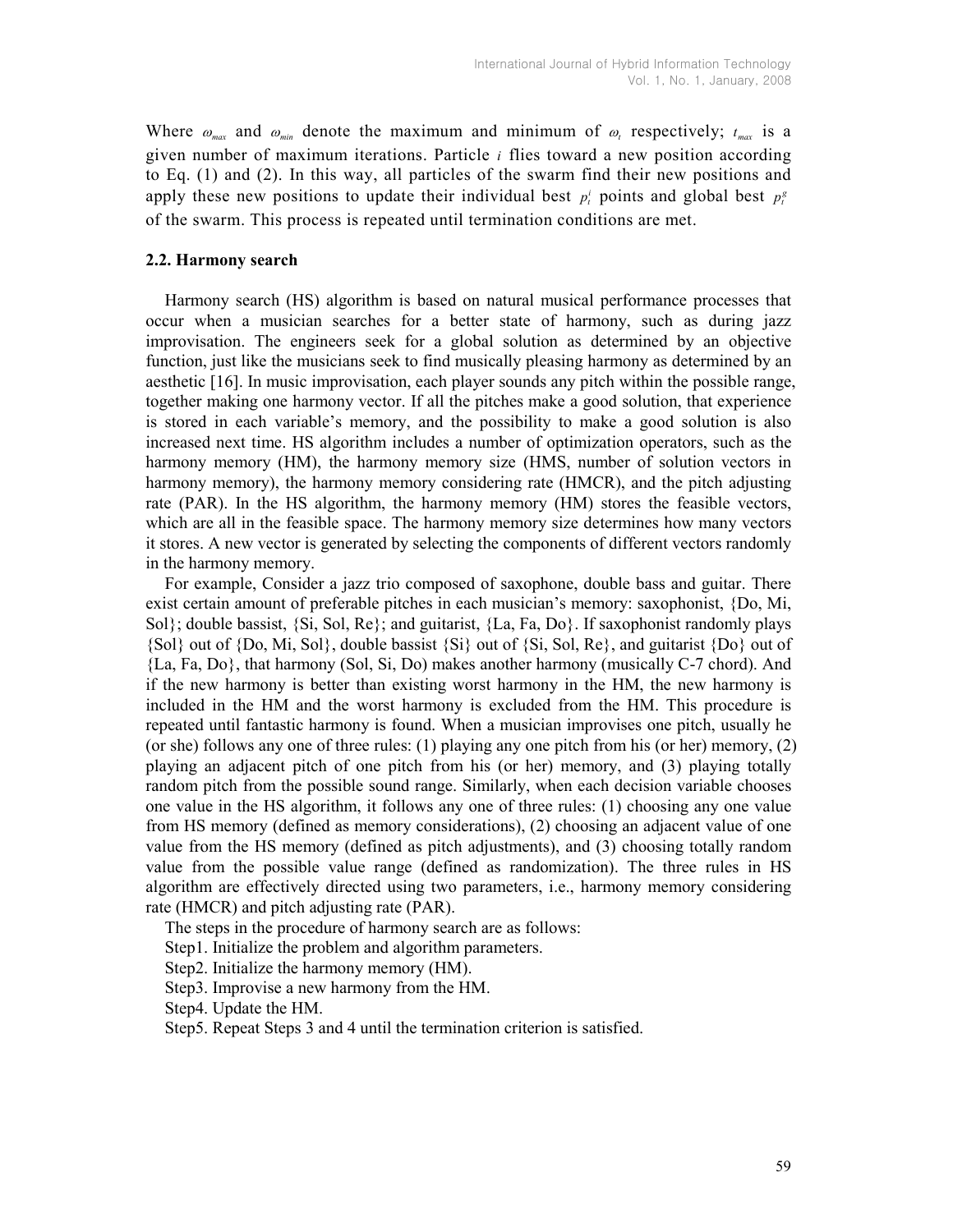# 3. The realization of IPSO based of HS

This section describes the implementation of proposed improvement in PSO using HS approach. The proposed method, called, IPSO (improved particle swarm optimization) is based on the common characteristics of both PSO and HS algorithms. HS algorithm provides a new way to produce new particles. Different from PSO and GA, HS algorithm generates a new vector after considering all of the existing vectors.

HS algorithm can produce new solution and the parameters of HMCR and PAR are introduced to allow the solution to escape from local optima and to improve the global optimum prediction of the algorithm. Enlightened by this, the HS realization concept has been used in the PSO in this paper to exploration the potential solution space. In summary, the realization of improved PSO can be described as follows:

Step1.Initializing the parameters of PSO and HS;

Step2.Initailizing the particles;

Step3.Evaluating particles according to their fitness then descending sort them;

Step4.Performing HS and generating a new solution;

Step5.If the new solution is better than the worst particle then replacing it with the new one; Step6.Updating particles according to formula 1,2;

Step7.The program is finished if the termination conditions are met otherwise go to step3.

All particles are looked as HM in IPSO and the dimension of particle is HMS.

Improvising a new harmony from the HM can be realized as follows:

A new harmony vector,  $x' = \{x'_1, x'_2, \Lambda, x'_N\}$  is generated form the HM based on memory considerations, pitch adjustments, and randomization. For instance, the value of for the new vector can be chosen from any value in the specified HM rang  $(x_1 - x_1^{\text{HMS}})$ . Values of the other design variables can be chosen in the same manner. Here, it's possible to choose the new value using the HMCR parameter, which varies between 0 and 1 as follows:

$$
x'_{i} \leftarrow \begin{cases} x'_{i} \in \{x_{i}^{1}, x_{i}^{2}, \Lambda, x_{i}^{HMS}\} & \text{with} & \text{probability} \quad HMCR\\ x'_{i} \in X_{i} & \text{with} & \text{probability} \quad 1-HMCR \end{cases}
$$
(4)

The HMCR is the probability of choosing one value from the historic values stored in the HM, and (1-HMCR) is the probability of randomly choosing one feasible value not limited to those stored in the HM. For example, an HMCR of 0.95 indicates that the HS algorithm will choose the design variable value from historically stored values in the HM with a 95% probability and from the entire feasible range with a 5% probability. An HMCR value of 1.0 is not recommended because of the possibility that the solution may be improved by values not stored in the HM. This is similar to the reason why the genetic algorithm uses a mutation rate in the selection process.

Every component of the new harmony vector,  $x'_i = \{x'_1, x'_2, \Lambda, x'_N\}$ , is examined to determine whether it should be pitch-adjusted. This procedure uses the parameter that set the rate of adjustment for the pitch chosen from the HM as follows:

Pitch adjusting decision for

$$
x'_{i} \leftarrow \begin{cases} Yes & with \quad probability \quad PAR \\ No & with \quad probability \quad 1 - PAR \end{cases} \tag{5}
$$

The Pitch adjusting process is performed only after a value is chosen from the HM. The value (1-PAR) sets the rate of doing nothing. A PAR of 0.3 indicates that the algorithm will choose a neighboring value with probability. If the pitch adjustment decision for  $x'$  is Yes, and x' is assumed to be  $x_i(k)$ , i.e., the kth element in  $X_i$ , the pitch-adjusted value of  $x_i(k)$  is:  $x'=x'+\alpha$  (6)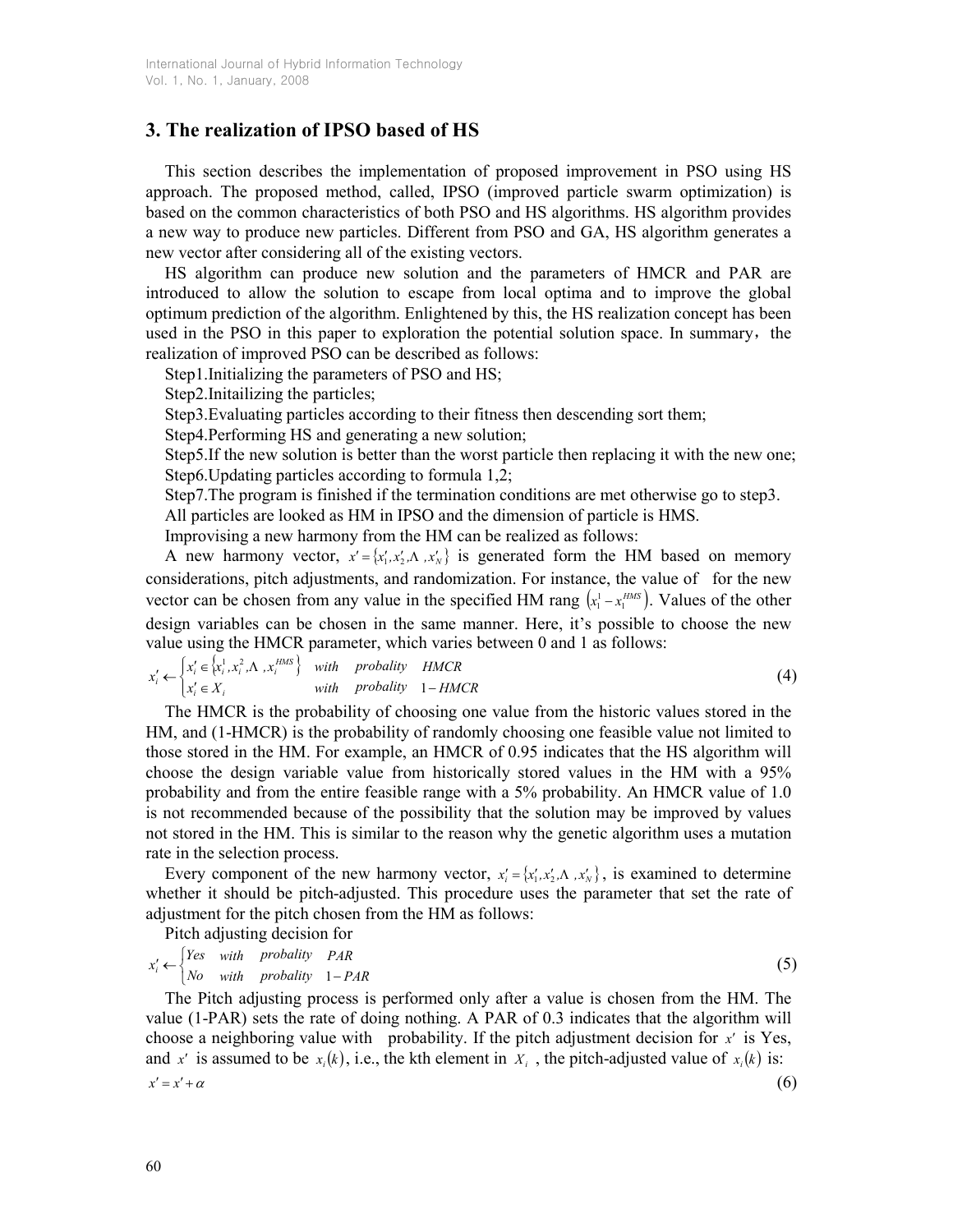Where  $\alpha$  is the value of  $bw \times u(-1,1)$ , bw is an arbitrary distance bandwidth for the continuous design variable, and  $u(-1,1)$  is a uniform distribution between -1 and 1.

The HMCR and PAR parameters introduced in the harmony search help the algorithm escape from local optima and to improve the global optimum prediction of the HS algorithm.

After improvising a new harmony, evaluating the new one and if it is better than the worst one in the HM in terms of the objective function value, the new one is included in the HM and the existing worst harmony is excluded from the HM. The HM is then sorted by the objective function value.

## 4. Simulation results and comparisons

#### 4.1. Experimental parameters setting

For the purpose of comparison we have set SPSO and IPSO with the same parameters.

The population size was set at 30. The acceleration constants  $c_1 = c_2 = 1.49445$ . The inertia weight  $\omega$  is critical for the convergence behavior of PSO. A suitable value for the inertia weight usually provides a balance between global and local exploration abilities and consequently results in a better optimum solution. In our programming  $\omega$  is set to 0.729. Both SPSO and IPSO are set to terminate after 3000 fitness evaluations.

The parameters in HS are set as follows: PAR=0.2, HMCR=0.9, HS is terminated after 200 fitness evaluation.

#### 4.2. Test functions

In our experimental studies, a set of 3 benchmark functions was employed to evaluate the IPSO algorithm in comparison with others:

Generalized Rastigrin function

$$
f_1(x) = \sum_{i=1}^{N} \left[ x_i^2 - 10\cos(2\pi x_i) + 10 \right]
$$
 (7)

Griewank function

$$
f_2(x) = \sum_{i=1}^{N} \left[ 100(x_{i+1} - x_i^2)^2 + (1 - x_i)^2 \right]
$$
 (8)

Sphere function

$$
f_3(x) = \sum_{i=1}^{N} x_i^2
$$
 (9)

Rosenbrock function

$$
f_4(x) = \frac{1}{4000} \sum_{i=1}^{N} x_i^2 - \prod_{i=1}^{N} \cos\left(\frac{x_i}{\sqrt{i}}\right)
$$
 (10)

| Function   | Feasible solution space | global minimum      |
|------------|-------------------------|---------------------|
| Rastrigrin | $[-2,2]$                | $F1(0,0,\dots,0)=0$ |
| Griewank   | $[-10, 10]$             | $F2(0,0,\dots,0)=0$ |
| Sphere     | $[-500, 500]$           | $F3(0,0,\dots,0)=0$ |
| Rosenbrock | [-600,600]              | $F4(0,0,\dots,0)=0$ |

Table.1. Basic characters of the test functions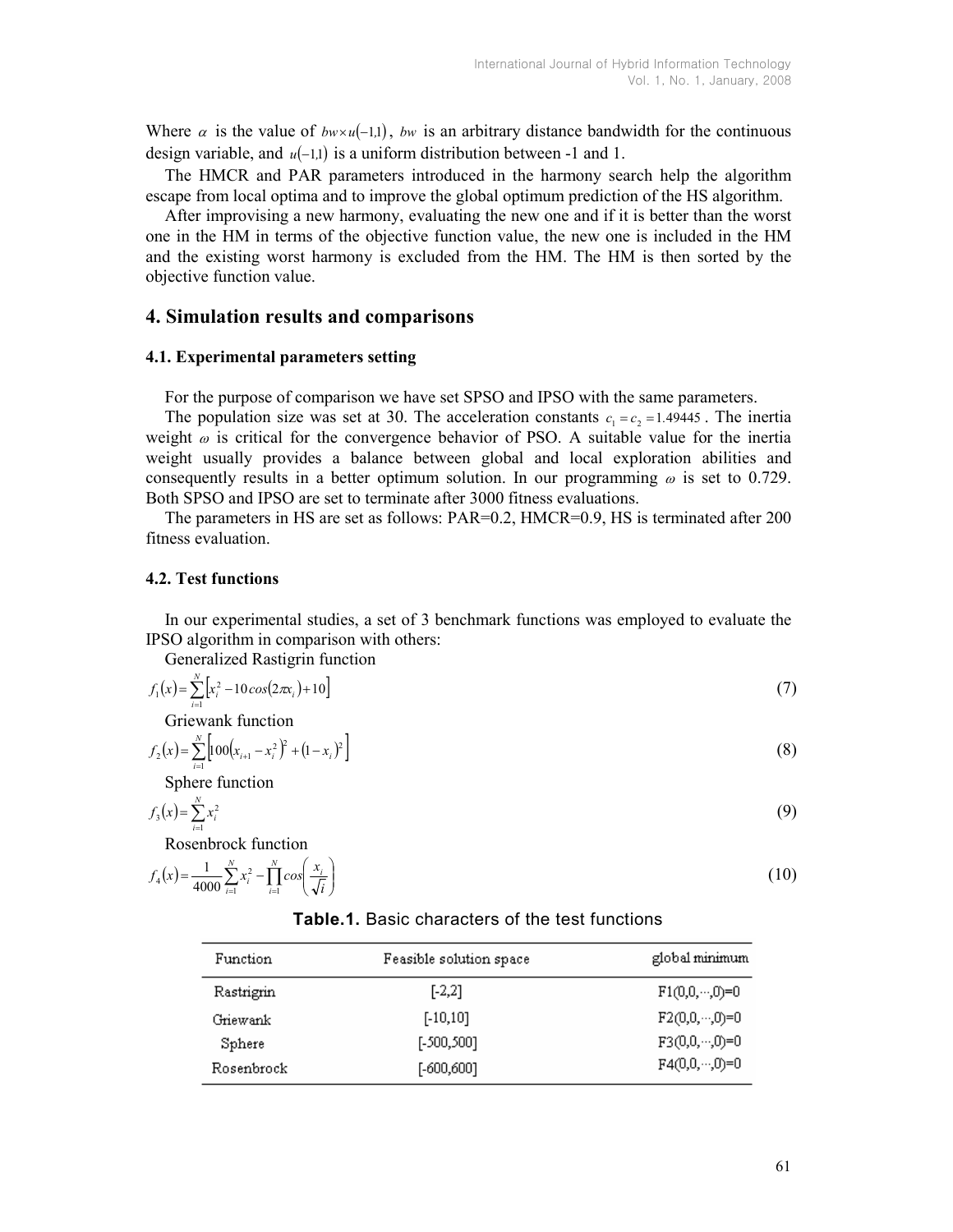The above benchmark functions were tested widely. They can be grouped as unimodal and multimodal functions where the number of local minima increases exponentially with the problem dimension. It is very difficult to locate their global solution with the increasing dimensions. The characters of the test functions are listed in Table 1.

### 4.3. Experimental results

To evaluate the performance of the proposed IPSO, the dimensions were set to 20, 40 and 80 respectively for comparison. The experimental results of SPSO and IPSO are given in table 2.

| <b>Table.2.</b> The results of PSO algorithms |           |          |              |          |              |          |  |  |
|-----------------------------------------------|-----------|----------|--------------|----------|--------------|----------|--|--|
| Function                                      | DIM=20    |          | DIM=40       |          | DIM=80       |          |  |  |
|                                               | SPSO      | IPSO     | SPSO         | IPSO     | SPSO         | IPSO     |  |  |
| Rastrigrin                                    | 68.684652 | n nnnnnn | 162.056237   | n nnnnnn | 986.163133   | 0.000000 |  |  |
| Griewank                                      | 0.000000  | n nnnnnn | በ ጸ23በ95     | n nnnnnn | 1 238257     | n nnnnnn |  |  |
| Sphere                                        | n nnnnnn  | n nnnnnn | 52361-512673 | 0.000000 | 92354.623871 | n nnnnnn |  |  |
| Rosenbrock                                    | 4.003926  | n nnnnnn | 16.324240    | n nnnnnn | 12956.486000 | n nnnnnn |  |  |

Table 2 shows the global minimum found by PSO algorithm as the dimension is set to different values. When dimension is set to 20, the global best solutions of function Griewank and Sphere have been found while Rastrigrin and Rosenbrock do not. As the dimension increasing, it is difficult for SPSO to locate the global best position and the algorithm traps into local point. For example, the global best minima are 162.056237 and 986.163133 when dimensions equal to 40 and 80 for function Rastrigrin. We can see the performance deteriorates as the dimensionality of the search space increases. Facing complex optimization functions SPSO is at the end of its wits. While the improved hybrid PSO-based of harmony search can find the best solutions successfully for these functions at any dimensionalities; the precision of solutions is much higher than SPSO at the same time.

Because of the limitation of pages, we only present the result of Rosenbrock when dimension is 20 in Fig.1~4.





Figure 1. The result of Rosenbrock Figure 2. The result of Rosenbrock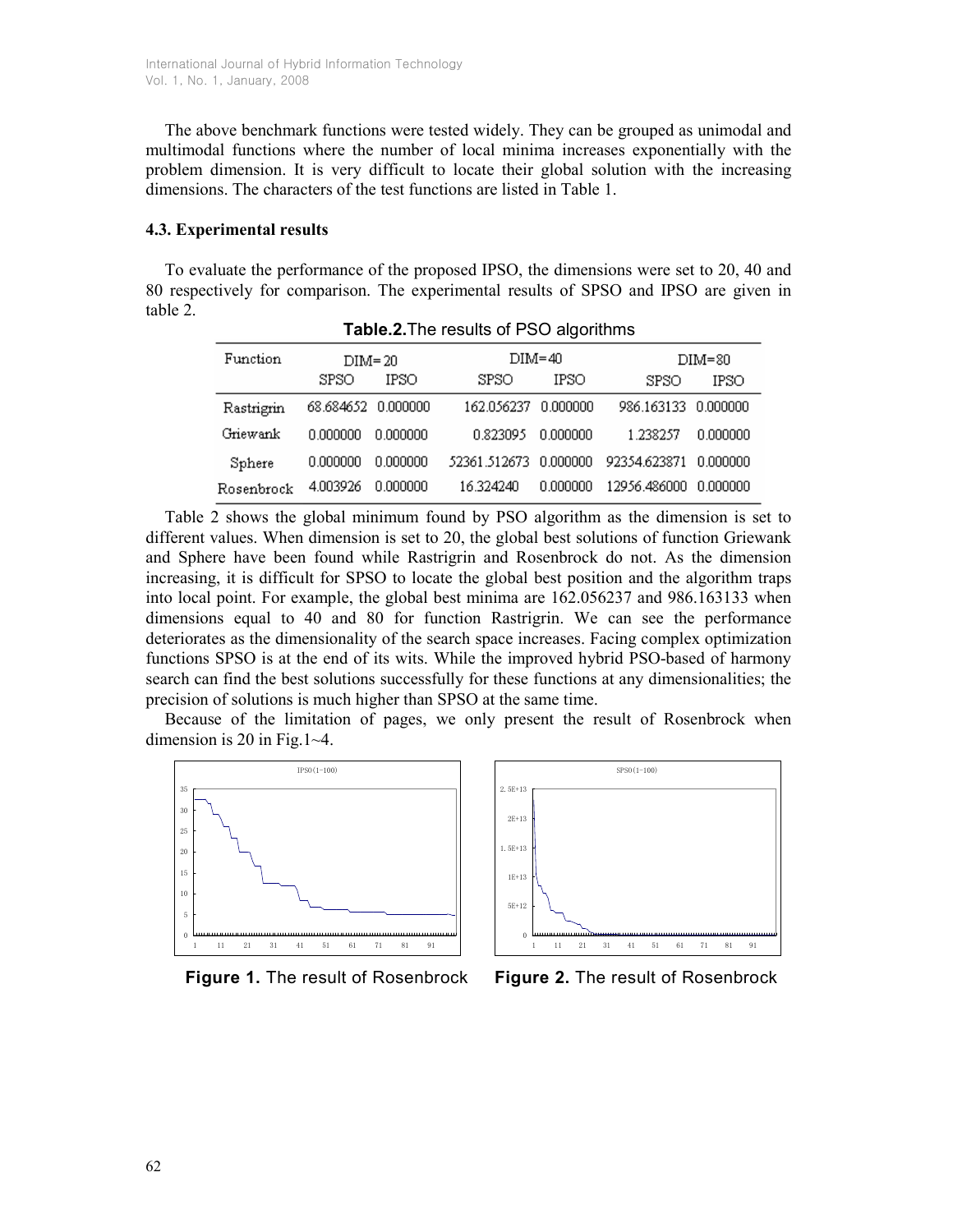

Figure 3. The result of Rosenbrock Figure 4. The result of Rosenbrock

Figure 1 presents the performance of IPSO and Figure 2 presents the performance of SPSO when generation is between 1 and 100. From the two figures we can see that IPSO's best solution is much better than SPSO. Figure 3 and 4 give the condition when generation is between 2000 and 5000. From these figures we can draw conclusions that the improved PSO not only can find the global solution but also has a rapid convergence speed than standard PSO.

# 5. Conclusions

In summary, we show that improved PSO-based of harmony search can be successfully applied to complicated optimization problems. Facing complex problems the stand PSO performance starts to suffer and it is easy to trap into local extremums. For solving this kind of optimizations, a novel hybrid PSO is proposed in this paper. The main course leading the search frustrated is the weak of exploration. Harmony search (HS) provides new methods of producing new individuals. So a novel hybrid algorithm is proposed merging HS into PSO. At last the numerical examples show that the improved algorithm is fairly effective.

#### Refrenece:

[1] C. M. Bishop. Neural Networks for Pattern Recognitionm. Oxford University Press, 1995.

[2] T. Back, D.B. Foge, A. Michalewicz(Eds.). Handbook of Evolutionary Computation, IOP Publishers and Oxford University Press, 1997.

[3] Holland J.H. Adaptation in Natural and Artificial Systems. MIT Press, 1975.

[4] J. Kennedy, R. C. Eberhart. Swarm Intelligence. Morgan Kaufman, 2001.

[5] A. P. Engelbrecht. Fundamentals of Computational Swarm Intelligence. John Wiley & Sons, 2005.

[6] R. C. Eberhart, J. Kennedy, A new optimizer using particle swarm theory, in: Proceedings of the Sixth International Symposium on Micromachine and Human Science, Nagoya, Japan,1995,pp.39-43.

[7] KENNEDY J, EBERHART R C. Particle swarm optimization[R]. Piscataway: Proceedings of IEEE International Conference on Neural Networks, NJ: IEEE Press, 1995.4: 1942-1948.

[8] S.K.S. Fan, Y.C. Liang, E. Zahara. Hybrid simplex search and particle swarm optimization for the global optimization of multimodal functions. Engineering Optimization 36(4), 2004, pp. 401-418.

[9] B.Liu, L. Wang, Y.H. Jin, F. Tang, D.X. Huang. Improved particle swarm optimization combined with chaos, Chaos Solitons & Fractals 25, 2005, pp. 1261-1271.

[10] Z.W.Geem, J.H.Kim,G.V.Loganathan, A new heuristic optimization algorithm: harmony search,Simulation 76(2)(2001) 60-68.